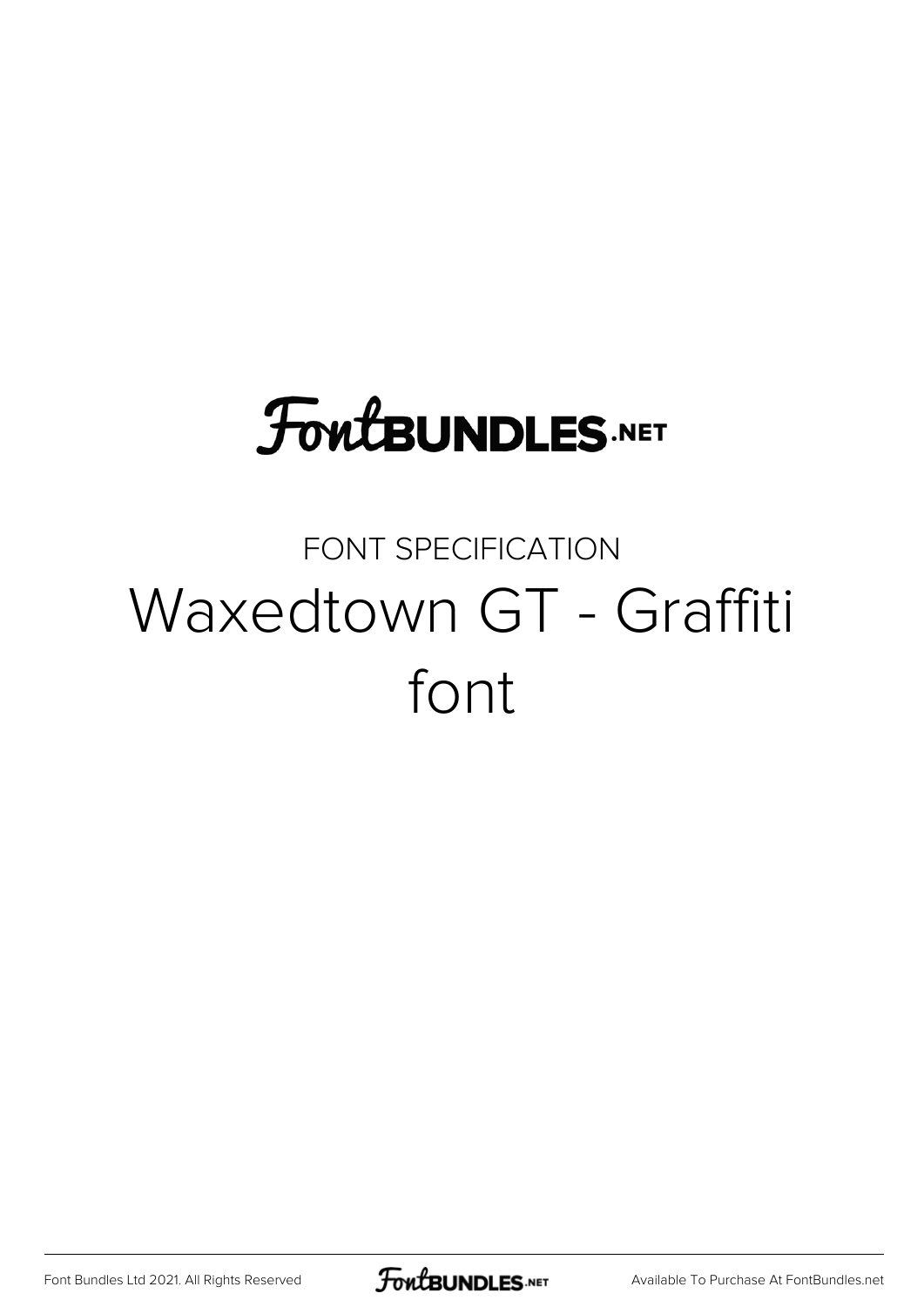## Waxedtown GT Swash - Regular

Uppercase Characters



Lowercase Characters



Numbers

 $\overbrace{ }^{\mathcal{A} \mathcal{A} \mathcal{A}} \overbrace{\downarrow}^{\mathcal{B}} \overbrace{\downarrow}^{\mathcal{B}} \overbrace{\downarrow}^{\mathcal{B}} \overbrace{\downarrow}^{\mathcal{B}} \overbrace{\downarrow}^{\mathcal{B}} \overbrace{\downarrow}^{\mathcal{B}} \overbrace{\downarrow}^{\mathcal{B}} \overbrace{\downarrow}^{\mathcal{B}}$  $69$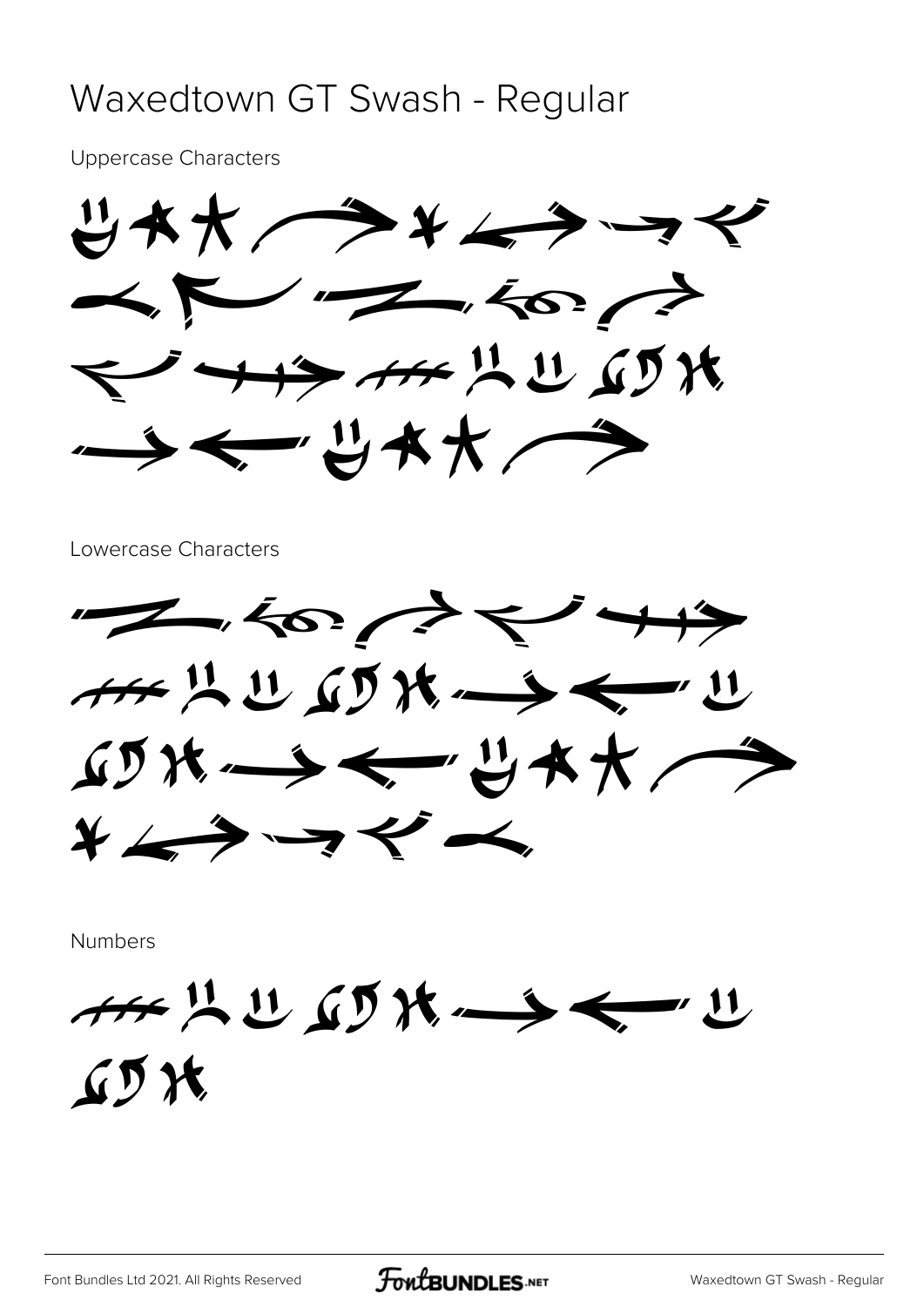Punctuation and Symbols



All Other Glyphs



FontBUNDLES.NET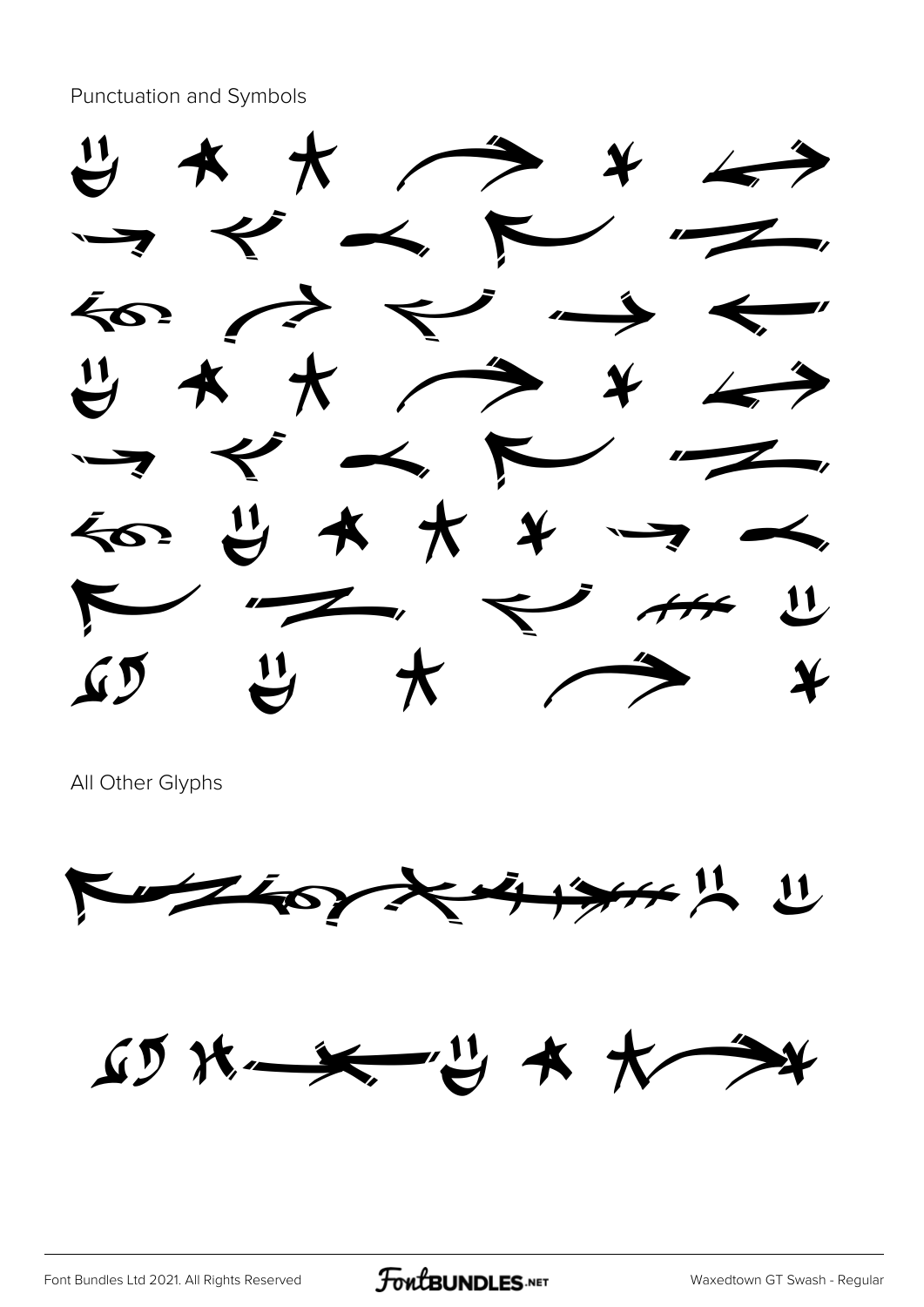











 $\rightarrow$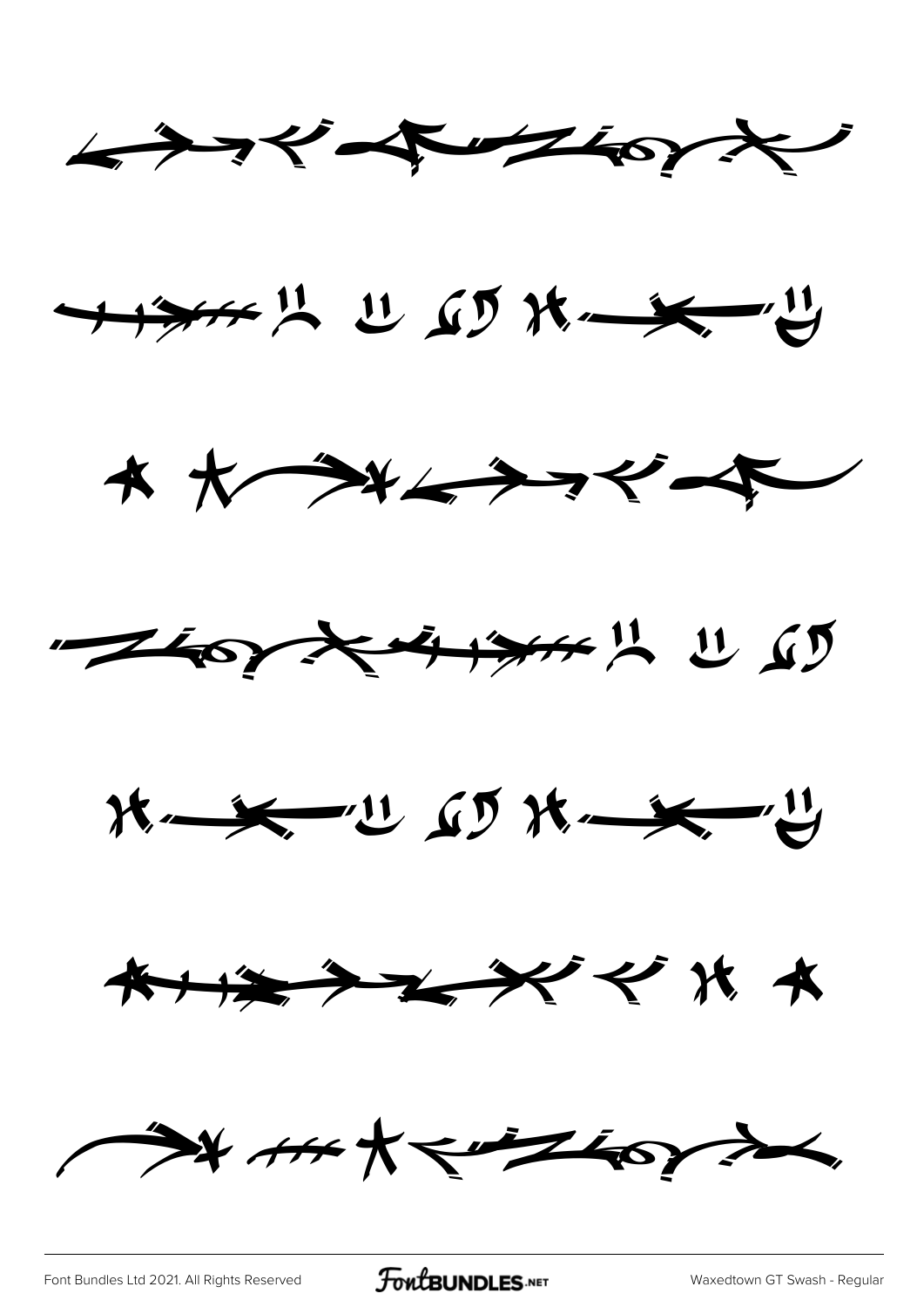

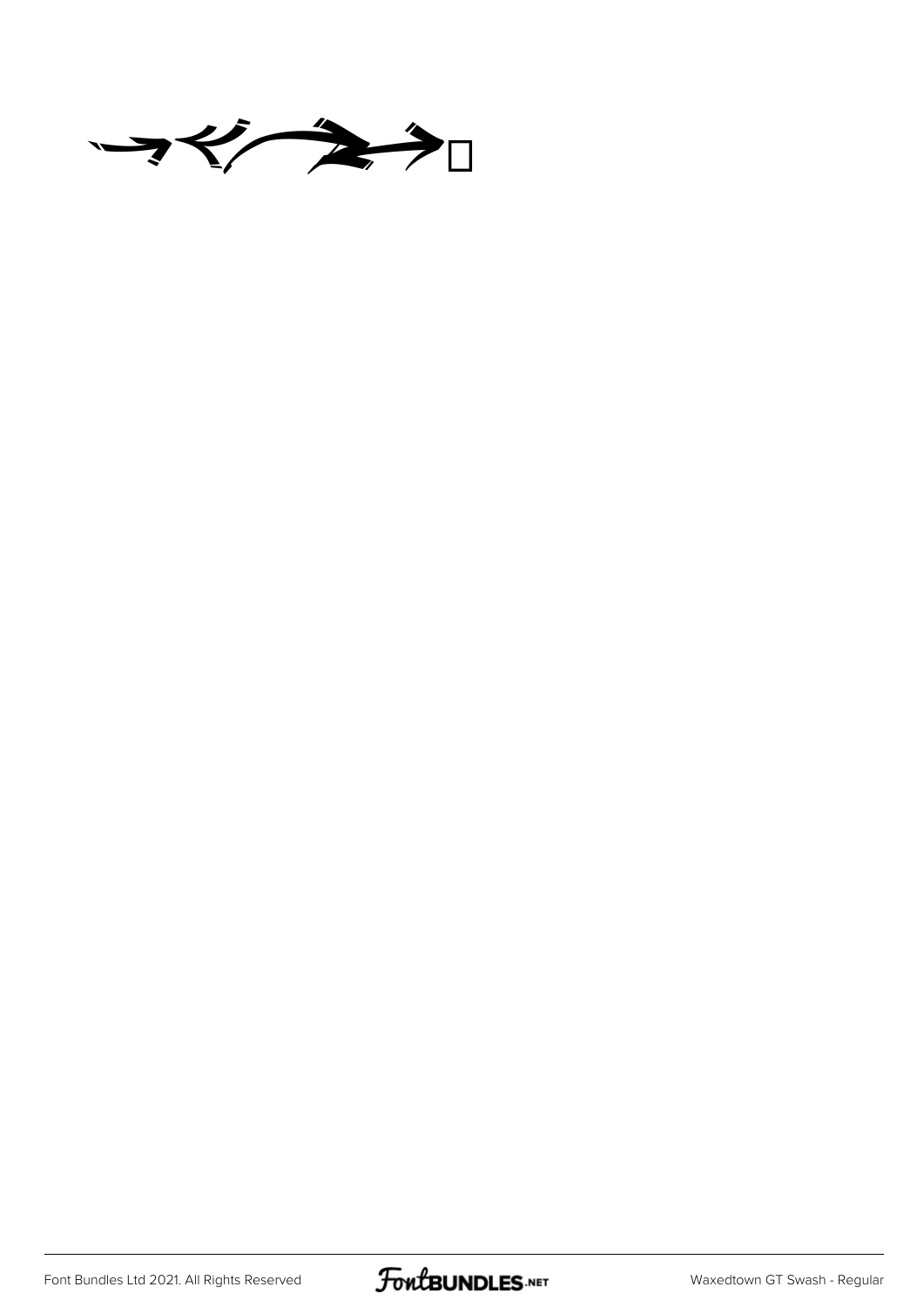## Waxedtown GT - Regular

**Uppercase Characters** 

ABCDEFGHIJKLIMNOD OKSTUYNKUS

Lowercase Characters

ABCDEFGHIJKLMN OPQRSTIVWXYZ

**Numbers** 

0123456788

**Punctuation and Symbols** 

 $\%$   $\&$  $i \leq z > 2$ <br>  $j \neq f$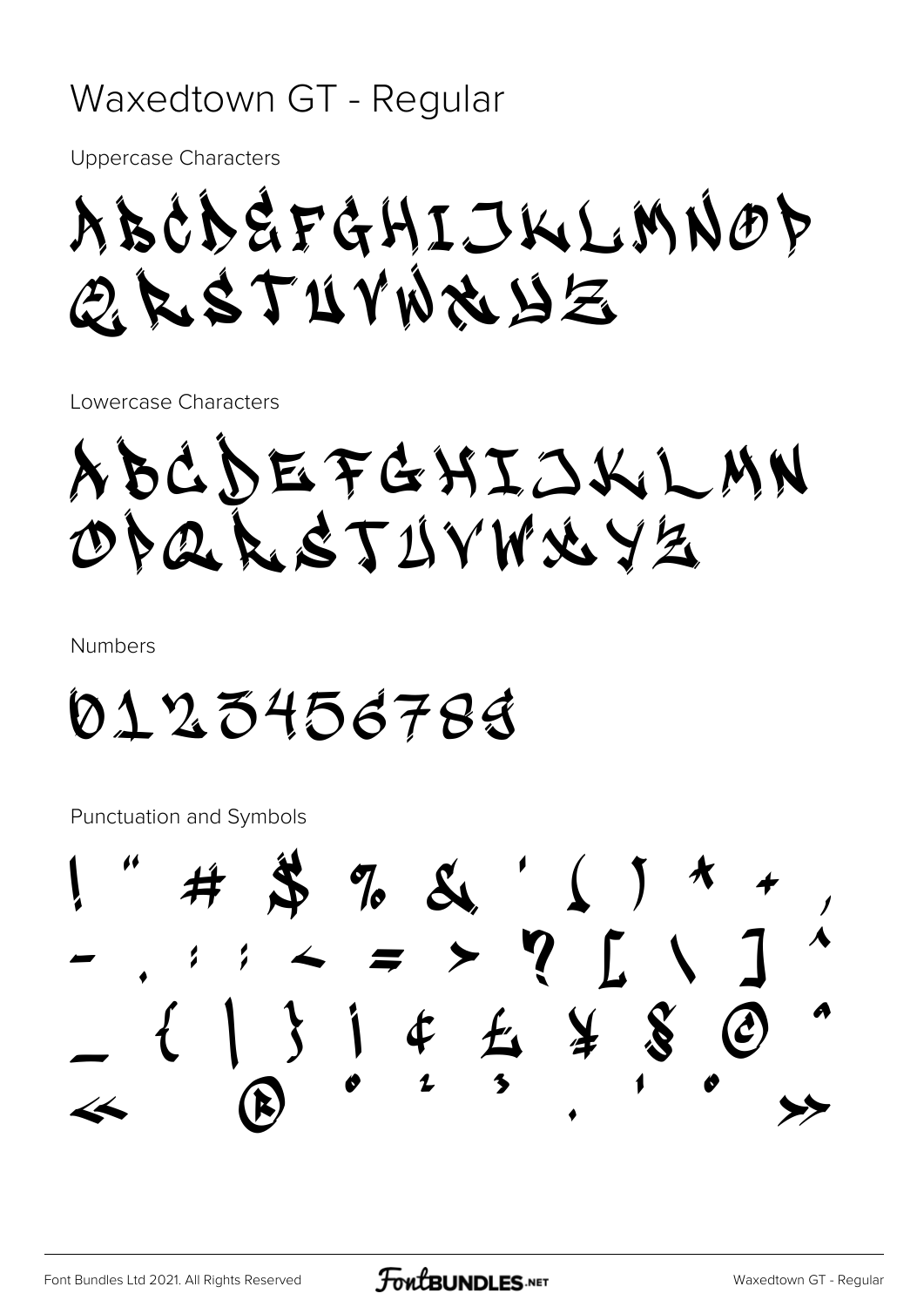All Other Glyphs

À Á Â Ã Ä Å Æ Ç È É Ê Ë Ì Í Î Ï Ð Ñ  $\tilde{\mathcal{D}}$   $\tilde{\mathcal{D}}$   $\tilde{\mathcal{D}}$   $\tilde{\mathcal{D}}$   $\tilde{\mathcal{D}}$   $\times$   $\tilde{\mathcal{D}}$   $\tilde{\mathbf{U}}$   $\tilde{\mathbf{U}}$  $\hat{u} \; \ddot{u} \; \dot{\beta} \; \star \; \beta \; \ddot{\lambda} \; \dot{\lambda} \; \ddot{\lambda} \; \ddot{\lambda}$  $\lambda$   $\lambda$   $\beta$   $\zeta$   $\thickapprox$   $\thickapprox$   $\thickapprox$ í î ï ð ñ ò ó ô õ